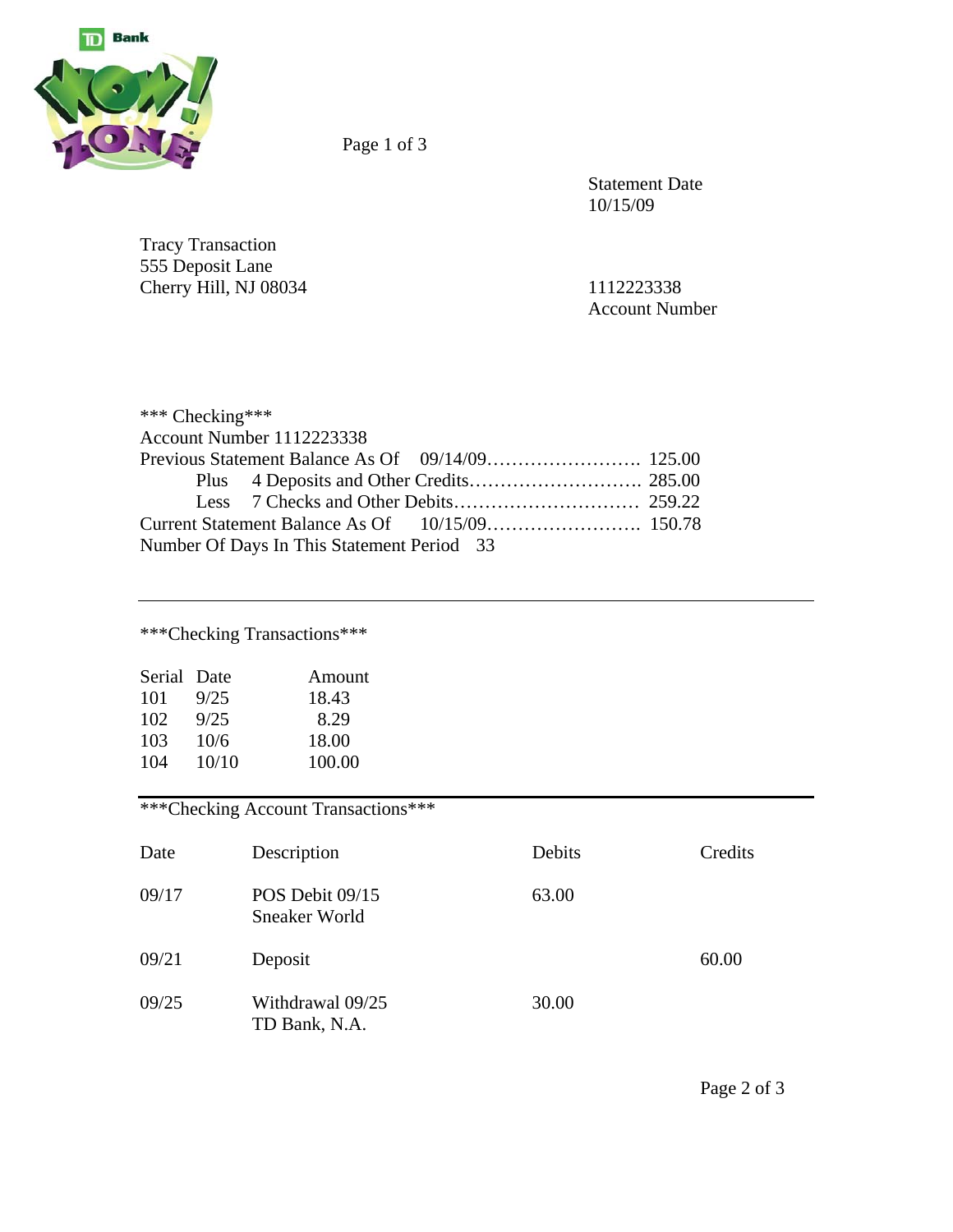

Tracy Transaction 555 Deposit Lane Cherry Hill, NJ 08034 1112223338

 Statement Date 10/15/09

Account Number

|                | *** Checking Account Transactions***         |               |                  |
|----------------|----------------------------------------------|---------------|------------------|
| Date           | Description                                  | Debits        | Credits          |
| 10/5           | Deposit                                      |               | 60.00            |
| 10/7           | Withdrawal<br>Fee Assessed<br>By Non-TD Bank | 20.00<br>1.50 |                  |
| 10/9           | Deposit                                      |               | 125.00           |
| 10/12          | Deposit                                      |               | 40.00            |
|                | ***Balance By Date***                        |               |                  |
| 09/15<br>09/25 | 125.00<br>65.28                              | 10/6<br>10/14 | 107.28<br>150.78 |

\_\_\_\_\_\_\_\_\_\_\_\_\_\_\_\_\_\_\_\_\_\_\_\_\_\_\_\_\_\_\_\_\_\_\_\_\_\_\_\_\_\_\_\_\_\_\_\_\_\_\_\_\_\_\_\_\_\_\_\_\_\_\_\_\_\_\_\_\_\_\_\_